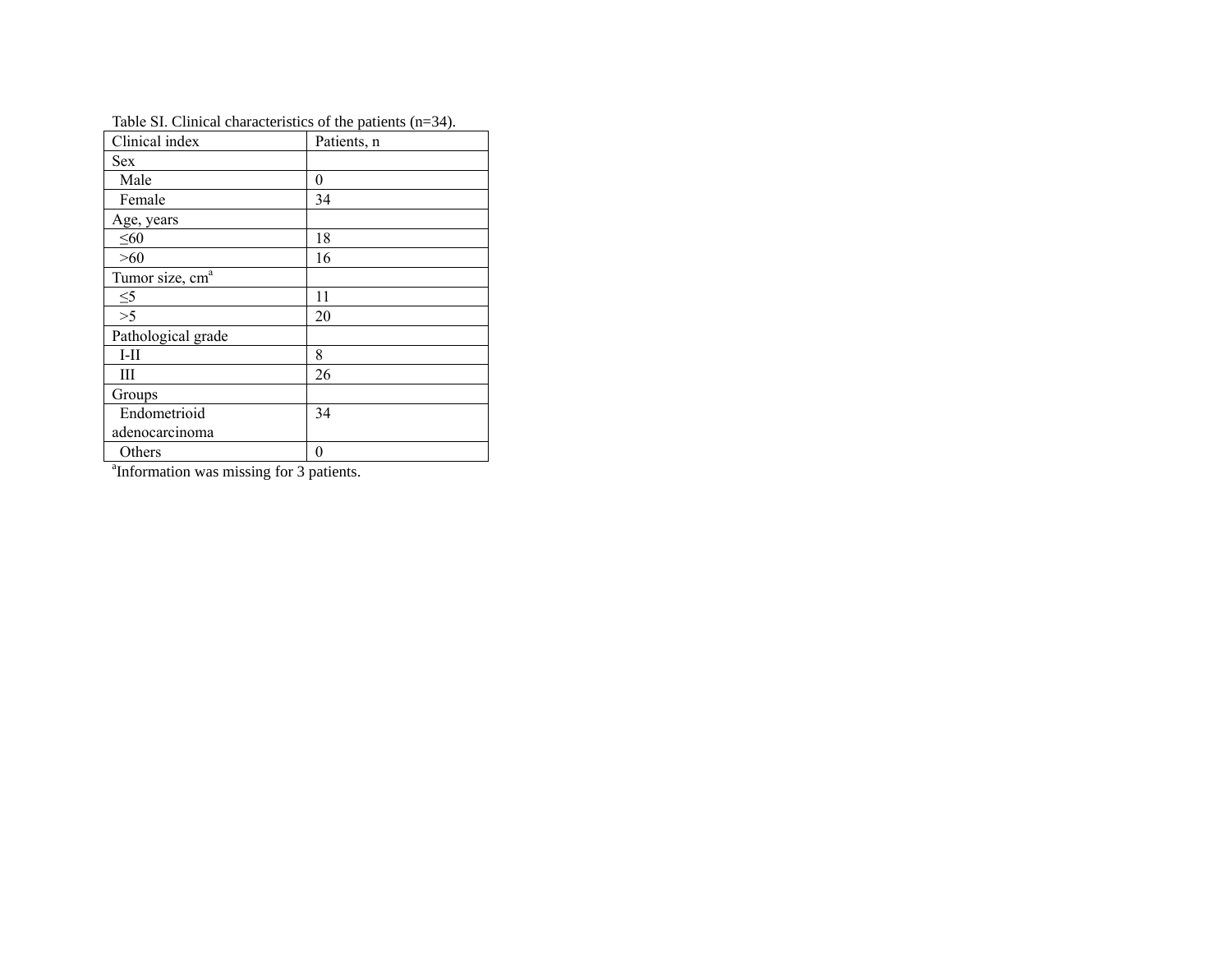| Name                | Gs<br>follow link to MSigDB | Size, | Es        | <b>Nes</b> | Nom<br>$P-$ | Fdr q-value           | Fwer P- | Rank at | Leading edge |                |         |
|---------------------|-----------------------------|-------|-----------|------------|-------------|-----------------------|---------|---------|--------------|----------------|---------|
|                     |                             | bp    |           |            | value       |                       | value   |         | Tags,        | List,          | Signa   |
|                     |                             |       |           |            |             |                       |         |         | $\%$         | $\%$           | $1, \%$ |
| <b>HALLMARK IN</b>  | HALLMARK INTERFERON         | 95    | 0.8515657 | 3.7976868  | 0.000       | 0.00                  | 0.000   | 1,167   | 74           | 6              | 78      |
| TERFERON AL         | <b>ALPHA RESPONSE</b>       |       |           |            |             |                       |         |         |              |                |         |
| PHA RESPONSE        |                             |       |           |            |             |                       |         |         |              |                |         |
| HALLMARK_IN         | HALLMARK_INTERFERON         | 197   | 0.7432788 | 3.7423754  | 0.000       | 0.00                  | 0.000   | 1,435   | 53           | $\overline{7}$ | 56      |
| TERFERON_GA         | <b>GAMMA_RESPONSE</b>       |       |           |            |             |                       |         |         |              |                |         |
| MMA_RESPONS         |                             |       |           |            |             |                       |         |         |              |                |         |
| E                   |                             |       |           |            |             |                       |         |         |              |                |         |
| HALLMARK_AL         | HALLMARK_ALLOGRAFT_         | 200   | 0.4794209 | 2.4210489  | 0.000       | 0.00                  | 0.000   | 4,511   | 49           | 22             | 63      |
| <b>LOGRAFT REJE</b> | <b>REJECTION</b>            |       |           |            |             |                       |         |         |              |                |         |
| <b>CTION</b>        |                             |       |           |            |             |                       |         |         |              |                |         |
| HALLMARK_O          | HALLMARK_OXIDATIVE_         | 200   | 0.4235511 | 2.1354530  | 0.000       | 0.00                  | 0.000   | 3,054   | 36           | 15             | 41      |
| XIDATIVE_PHO        | <b>PHOSPHORYLATION</b>      |       |           |            |             |                       |         |         |              |                |         |
| SPHORYLATIO         |                             |       |           |            |             |                       |         |         |              |                |         |
| ${\bf N}$           |                             |       |           |            |             |                       |         |         |              |                |         |
| HALLMARK M          | HALLMARK_MYC_TARGE          | 58    | 0.5037472 | 2.1111012  | 0.000       | 0.00                  | 0.000   | 4,205   | 50           | 21             | 63      |
| YC_TARGETS_         | $TS_V2$                     |       |           |            |             |                       |         |         |              |                |         |
| V <sub>2</sub>      |                             |       |           |            |             |                       |         |         |              |                |         |
| <b>HALLMARK IL</b>  | HALLMARK_IL6_JAK_STA        | 86    | 0.4581528 | 2.0442474  | 0.000       | 0.00                  | 0.000   | 4,100   | 42           | 20             | 52      |
| 6_JAK_STAT3_S       | T3 SIGNALING                |       |           |            |             |                       |         |         |              |                |         |
| <b>IGNALING</b>     |                             | 158   | 0.3962218 | 1.9225634  | 0.000       | $1.67 \times 10^{-4}$ | 0.001   |         | 37           | 19             |         |
| <b>HALLMARK U</b>   | HALLMARK_UV_RESPONS         |       |           |            |             |                       |         | 3,835   |              |                | 46      |
| V_RESPONSE_U<br>P   | $E$ <sub></sub> $UP$        |       |           |            |             |                       |         |         |              |                |         |
| <b>HALLMARK IN</b>  | HALLMARK_INFLAMMAT          | 200   | 0.3550082 | 1.8253767  | 0.000       | $6.17 \times 10^{-4}$ | 0.004   | 4,579   | 34           | 23             | 44      |
| <b>FLAMMATORY</b>   | ORY_RESPONSE                |       |           |            |             |                       |         |         |              |                |         |
| <b>RESPONSE</b>     |                             |       |           |            |             |                       |         |         |              |                |         |
| <b>HALLMARK D</b>   | HALLMARK DNA REPAIR         | 149   | 0.3542266 | 1.7263566  | 0.000       | 0.00                  | 0.012   | 3,923   | 35           | 20             | 43      |
| NA_REPAIR           |                             |       |           |            |             |                       |         |         |              |                |         |
| HALLMARK_RE         | HALLMARK_REACTIVE_O         | 49    | 0.4366076 | 1.7259257  | 0.002       | 0.00                  | 0.012   | 3,970   | 39           | 20             | 48      |
| <b>ACTIVE_OXYG</b>  | XYGEN_SPECIES_PATHWA        |       |           |            |             |                       |         |         |              |                |         |
| EN_SPECIES_PA       | Y                           |       |           |            |             |                       |         |         |              |                |         |
| <b>THWAY</b>        |                             |       |           |            |             |                       |         |         |              |                |         |
| HALLMARK C          | HALLMARK COMPLEMEN          | 199   | 0.3247297 | 1.6491816  | 0.000       | 0.00                  | 0.028   | 2,828   | 24           | 14             | 28      |
| <b>OMPLEMENT</b>    | $\mathbf T$                 |       |           |            |             |                       |         |         |              |                |         |

## Table SII. Pathways positively correlated with ISG15 expression.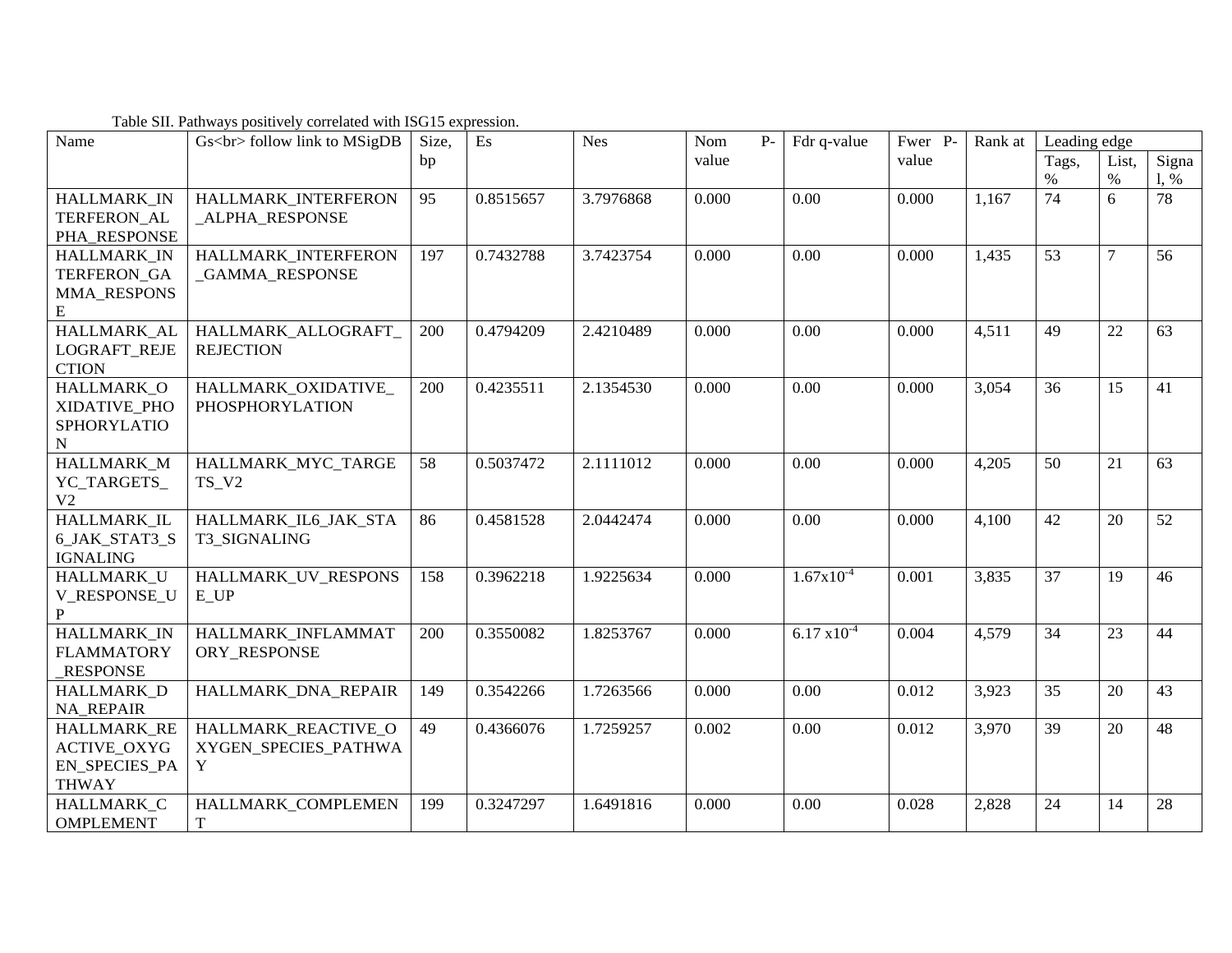| <b>HALLMARK M</b><br><b>YOGENESIS</b>                 | HALLMARK MYOGENESIS                        | 200 | 0.3097104 | 1.5781847 | 0.000 | 0.01 | 0.069 | 5,432 | 38 | 27 | 52 |
|-------------------------------------------------------|--------------------------------------------|-----|-----------|-----------|-------|------|-------|-------|----|----|----|
| HALLMARK_K<br><b>RAS SIGNALIN</b><br>$G_DN$           | HALLMARK_KRAS_SIGNA<br>LING DN             | 199 | 0.2659020 | 1.3470829 | 0.009 | 0.07 | 0.547 | 6,485 | 41 | 32 | 60 |
| HALLMARK_IL<br>2_STAT5_SIGN<br><b>ALING</b>           | HALLMARK_IL2_STAT5_SI<br><b>GNALING</b>    | 200 | 0.2531694 | 1.2905697 | 0.023 | 0.11 | 0.730 | 4,428 | 31 | 22 | 39 |
| HALLMARK_C<br><b>OAGULATION</b>                       | HALLMARK_COAGULATI<br><b>ON</b>            | 138 | 0.2666506 | 1.2881562 | 0.062 | 0.11 | 0.737 | 3,235 | 20 | 16 | 24 |
| HALLMARK_M<br>YC_TARGETS_<br>V1                       | HALLMARK_MYC_TARGE<br>$TS_V1$              | 199 | 0.2471236 | 1.2437081 | 0.069 | 0.15 | 0.860 | 4,938 | 34 | 25 | 45 |
| HALLMARK_A<br><b>DIPOGENESIS</b>                      | HALLMARK_ADIPOGENES<br><b>IS</b>           | 198 | 0.2436114 | 1.2364913 | 0.073 | 0.15 | 0.871 | 3,561 | 27 | 18 | 33 |
| HALLMARK_TN<br>FA_SIGNALING<br>VIA_NFKB               | HALLMARK_TNFA_SIGNA<br>LING_VIA_NFKB       | 199 | 0.2426767 | 1.2302164 | 0.056 | 0.14 | 0.881 | 4,089 | 25 | 20 | 31 |
| HALLMARK_AP<br><b>OPTOSIS</b>                         | HALLMARK_APOPTOSIS                         | 161 | 0.2492127 | 1.2236257 | 0.062 | 0.14 | 0.895 | 4,623 | 31 | 23 | 40 |
| HALLMARK_P5<br>3_PATHWAY                              | HALLMARK_P53_PATHWA<br>Y                   | 200 | 0.2402054 | 1.2220846 | 0.057 | 0.14 | 0.896 | 3,131 | 23 | 16 | 26 |
| <b>HALLMARK ES</b><br>TROGEN_RESP<br><b>ONSE_LATE</b> | HALLMARK_ESTROGEN_R<br><b>ESPONSE LATE</b> | 200 | 0.2141524 | 1.1045586 | 0.169 | 0.31 | 0.994 | 3,638 | 22 | 18 | 27 |
| HALLMARK AP<br><b>ICAL_JUNCTIO</b><br>${\bf N}$       | HALLMARK_APICAL_JUN<br><b>CTION</b>        | 200 | 0.2154999 | 1.0955664 | 0.230 | 0.31 | 0.996 | 4,707 | 32 | 23 | 41 |
| HALLMARK_E2<br><b>F TARGETS</b>                       | HALLMARK_E2F_TARGET<br>S                   | 200 | 0.2102328 | 1.0677334 | 0.267 | 0.37 | 0.998 | 2,097 | 17 | 10 | 19 |
| <b>HALLMARK FA</b><br>TTY_ACID_MET<br><b>ABOLISM</b>  | HALLMARK_FATTY_ACID<br><b>METABOLISM</b>   | 158 | 0.2165683 | 1.0472877 | 0.316 | 0.40 | 0.999 | 2,968 | 20 | 15 | 23 |
| HALLMARK_GL<br><b>YCOLYSIS</b>                        | HALLMARK GLYCOLYSIS                        | 198 | 0.2005873 | 1.0246333 | 0.385 | 0.44 | 0.999 | 4,363 | 28 | 22 | 36 |
| HALLMARK C<br>HOLESTEROL<br><b>HOMEOSTASIS</b>        | HALLMARK CHOLESTERO<br>L HOMEOSTASIS       | 73  | 0.2411662 | 1.0244213 | 0.425 | 0.42 | 0.999 | 2,615 | 22 | 13 | 25 |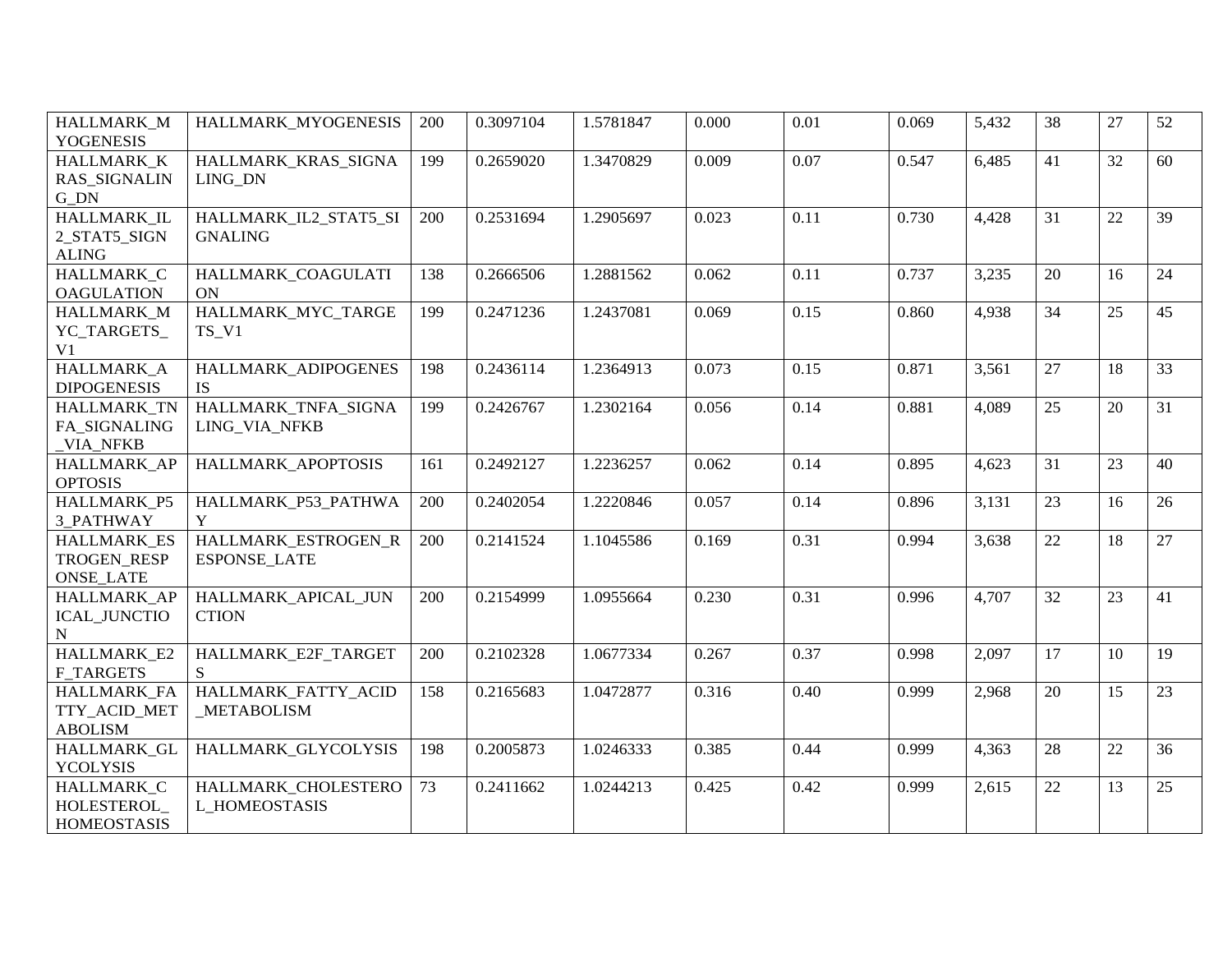|                     | HALLMARK XE   HALLMARK XENOBIOTIC | 199 | 0.1904176 | 0.9650053 | 0.525 | 0.56 | 1.000 | 3.977 |    | 20     | 27 |
|---------------------|-----------------------------------|-----|-----------|-----------|-------|------|-------|-------|----|--------|----|
| NOBIOTIC MET        | METABOLISM                        |     |           |           |       |      |       |       |    |        |    |
| <b>ABOLISM</b>      |                                   |     |           |           |       |      |       |       |    |        |    |
|                     | HALLMARK AP   HALLMARK APICAL SUR | -44 | 0.2315549 | 0.8984273 | 0.653 | 0.72 | 1.000 | 4.471 | 30 | $\cap$ | 38 |
| ICAL SURFACE   FACE |                                   |     |           |           |       |      |       |       |    |        |    |

Es, enrichment score; Nes, corrected enrichment score, the average value of ES obtained by random combination of all ES/gene sets of a functional gene set; Nom, P-value, statistical significance of enrichment score obtained for a subset of functional genes; Fdr, false-discovery rate; Fwer, overall error rate.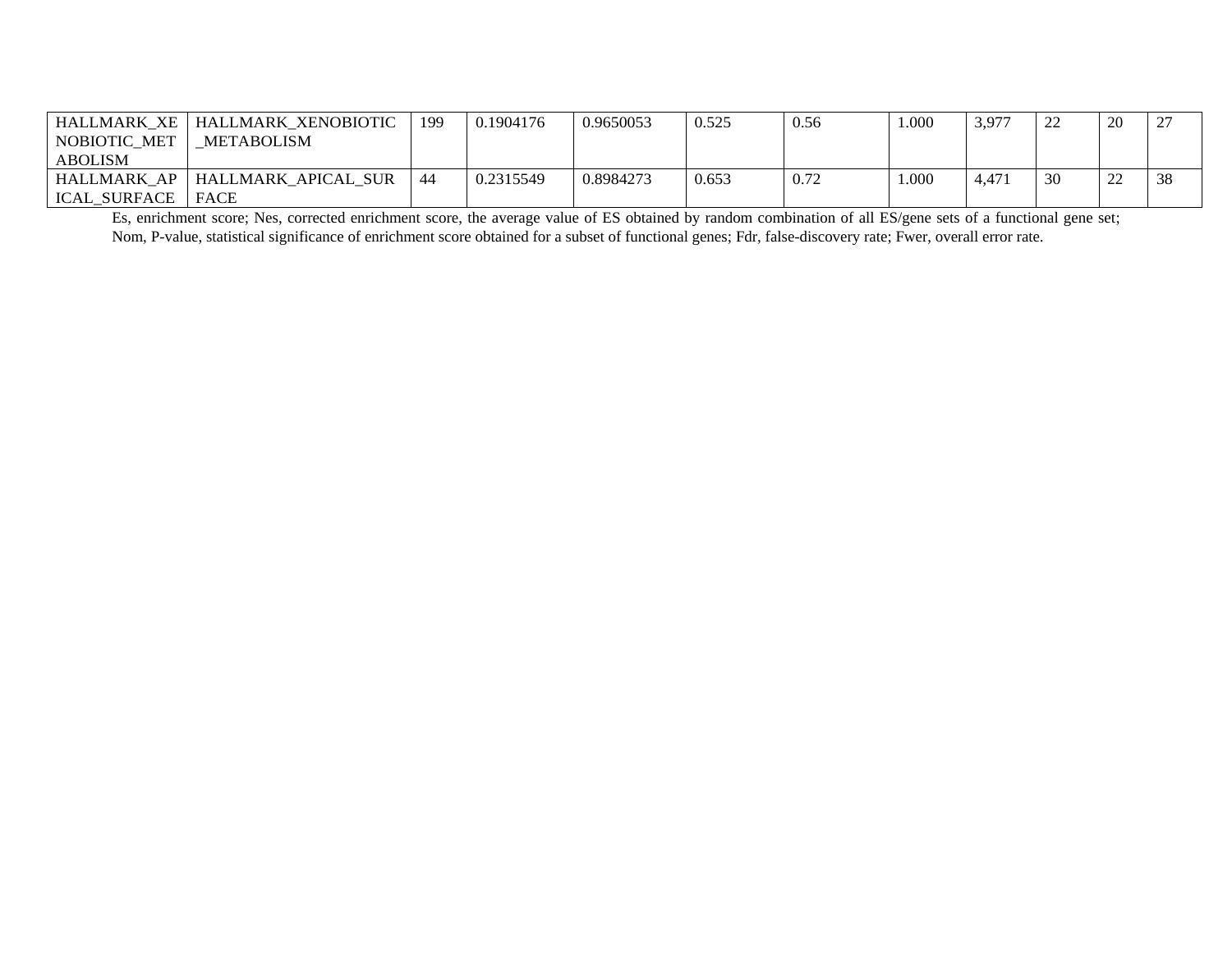| Name                | Gs<br>follow link to MSigDB | Size, | Es            | <b>Nes</b>   | Nom    | Fdr q-   | Fwer    | Rank  | Leading edge |       |                 |
|---------------------|-----------------------------|-------|---------------|--------------|--------|----------|---------|-------|--------------|-------|-----------------|
|                     |                             | bp    |               |              | P-     | value    | P-value | at    | Tags,        | List, | Signal          |
|                     |                             |       |               |              | value  |          |         |       | $\%$         | $\%$  | $, \frac{0}{6}$ |
| HALLMARK_PROTEIN_SE | HALLMARK_PROTEIN_SECRET     | 96    | $-0.5493212$  | $-2.4794745$ | 0.000  | 0.00     | 0.000   | 4,001 | 59           | 20    | 74              |
| <b>CRETION</b>      | <b>ION</b>                  |       |               |              |        |          |         |       |              |       |                 |
| HALLMARK_UV_RESPON  | HALLMARK_UV_RESPONSE_D      | 143   | $-0.4830128$  | $-2.2644274$ | 0.000  | 0.00     | 0.000   | 5,814 | 59           | 29    | 82              |
| SE DN               | N                           |       |               |              |        |          |         |       |              |       |                 |
| HALLMARK_ANDROGEN   | HALLMARK_ANDROGEN_RESP      | 99    | $-0.4523616$  | $-1.9953578$ | 0.000  | 2.82x1   | 0.001   | 5,806 | 57           | 29    | 79              |
| <b>RESPONSE</b>     | <b>ONSE</b>                 |       |               |              |        | $0^{-4}$ |         |       |              |       |                 |
| HALLMARK_TGF_BETA_  | HALLMARK_TGF_BETA_SIGNA     | 54    | $-0.4620373$  | $-1.8210695$ | 0.006  | 0.00     | 0.013   | 2,501 | 35           | 12    | 40              |
| <b>SIGNALING</b>    | <b>LING</b>                 |       |               |              |        |          |         |       |              |       |                 |
| HALLMARK_MITOTIC_SP | HALLMARK_MITOTIC_SPINDL     | 197   | $-0.3674066$  | $-1.8008875$ | 0.000  | 0.00     | 0.013   | 4,710 | 41           | 23    | 53              |
| <b>INDLE</b>        | E                           |       |               |              |        |          |         |       |              |       |                 |
| HALLMARK_WNT_BETA_  | HALLMARK_WNT_BETA_CATE      | 42    | $-0.3814488$  | $-1.4363021$ | 0.0462 | 0.06     | 0.351   | 5,230 | 43           | 26    | 58              |
| CATENIN_SIGNALING   | NIN_SIGNALING               |       |               |              |        |          |         |       |              |       |                 |
| HALLMARK_UNFOLDED_  | HALLMARK_UNFOLDED_PROT      | 112   | $-0.2928085$  | $-1.3363515$ | 0.040  | 0.12     | 0.647   | 3,388 | 30           | 17    | 36              |
| PROTEIN_RESPONSE    | <b>EIN_RESPONSE</b>         |       |               |              |        |          |         |       |              |       |                 |
| HALLMARK G2M CHECK  | HALLMARK G2M CHECKPOIN      | 198   | $-0.2658793$  | $-1.3072953$ | 0.022  | 0.13     | 0.737   | 3,904 | 28           | 19    | 35              |
| <b>POINT</b>        |                             |       |               |              |        |          |         |       |              |       |                 |
| HALLMARK PEROXISOM  | HALLMARK PEROXISOME         | 103   | $-0.2844669$  | $-1.2861072$ | 0.064  | 0.15     | 0.811   | 3,155 | 28           | 16    | 33              |
| E                   |                             |       |               |              |        |          |         |       |              |       |                 |
| HALLMARK ESTROGEN   | HALLMARK ESTROGEN RESP      | 199   | $-0.2592949$  | $-1.2816657$ | 0.054  | 0.14     | 0.829   | 5,345 | 33           | 27    | 45              |
| RESPONSE EARLY      | <b>ONSE EARLY</b>           |       |               |              |        |          |         |       |              |       |                 |
| HALLMARK HEME MET   | HALLMARK HEME METABOLI      | 195   | $-0.2557984$  | $-1.2581391$ | 0.035  | 0.15     | 0.883   | 3,881 | 27           | 19    | 33              |
| <b>ABOLISM</b>      | <b>SM</b>                   |       |               |              |        |          |         |       |              |       |                 |
| HALLMARK_HEDGEHOG   | HALLMARK HEDGEHOG SIGN      | 36    | $-0.3437583$  | $-1.2443161$ | 0.155  | 0.16     | 0.912   | 6,296 | 53           | 31    | 77              |
| <b>SIGNALING</b>    | <b>ALING</b>                |       |               |              |        |          |         |       |              |       |                 |
| HALLMARK MTORC1 SI  | HALLMARK MTORC1 SIGNALI     | 199   | $-0.2316023$  | $-1.1308786$ | 0.198  | 0.35     | 0.999   | 3,882 | 29           | 19    | 35              |
| <b>GNALING</b>      | NG                          |       |               |              |        |          |         |       |              |       |                 |
| HALLMARK BILE ACID  | HALLMARK BILE ACID META     | 112   | $-0.2435439$  | $-1.1045178$ | 0.261  | 0.38     | 1.000   | 3,214 | 23           | 16    | 27              |
| <b>METABOLISM</b>   | <b>BOLISM</b>               |       |               |              |        |          |         |       |              |       |                 |
| HALLMARK EPITHELIAL | HALLMARK EPITHELIAL MES     | 199   | $-0.2231496$  | $-1.1021316$ | 0.202  | 0.36     | 1.000   | 6,217 | 41           | 31    | 58              |
| MESENCHYMAL_TRANS   | ENCHYMAL TRANSITION         |       |               |              |        |          |         |       |              |       |                 |
| <b>ITION</b>        |                             |       |               |              |        |          |         |       |              |       |                 |
| HALLMARK PI3K AKT   | HALLMARK PI3K AKT MTOR      | 105   | $-0.2316563$  | $-1.0348167$ | 0.364  | 0.52     | 1.000   | 3,954 | 28           | 20    | 34              |
| MTOR SIGNALING      | <b>SIGNALING</b>            |       |               |              |        |          |         |       |              |       |                 |
| HALLMARK NOTCH SIG  | HALLMARK NOTCH SIGNALI      | 32    | $-0.28804523$ | $-1.0320185$ | 0.416  | 0.49     | 1.000   | 3,212 | 22           | 16    | 26              |

## Table SIII. Pathways negatively correlated with ISG15 expression.